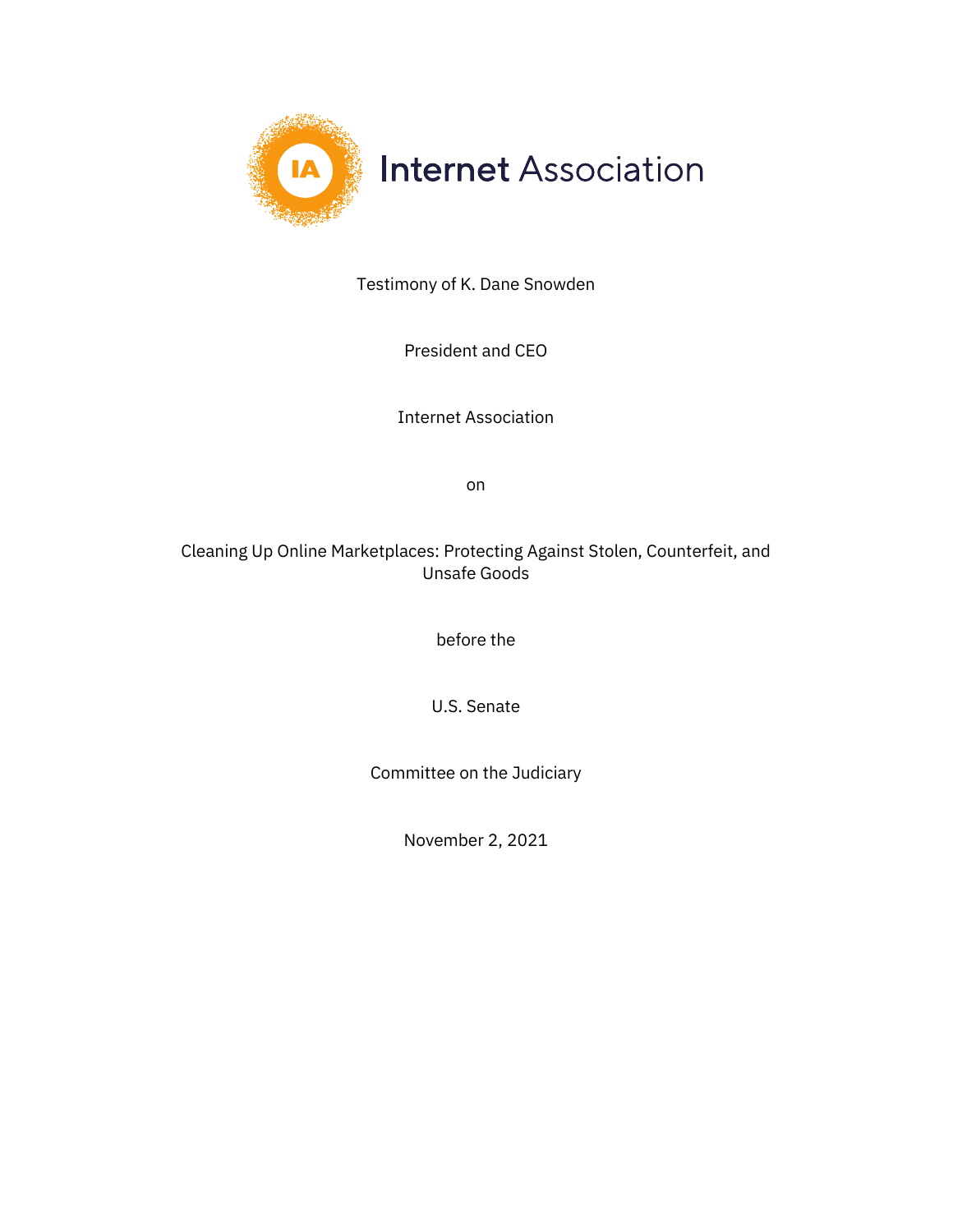Chairman Durbin, Ranking Member Grassley, and Members of the Committee, on behalf of Internet Association  $(IA)^1$  and the U.S. internet industry, thank you for the opportunity to appear before the Committee today to discuss how online platforms are partners in the fight against illegal and counterfeit goods, retail theft, and protecting consumers from bad actors online.

Online marketplaces and platforms are the virtual main streets that have brought unprecedented choice to consumers, as well as a broadening market for entrepreneurs and small businesses. In households across America, consumers use online marketplaces and platforms to purchase essential goods without having to leave their homes, sell equipment, clothes, or electronics to someone who can put them to better use, and find new artists and vendors to decorate their homes—all with a click or swipe on a screen. The convenience and ease of access to goods that online platforms and marketplaces provide benefit everyone consumers, small sellers, the creative community, big box retailers, and everyone in between.<sup>2</sup>

While the vast majority of online sellers and goods sold online are legitimate and have been a lifeline for people during the COVID-19 global pandemic, the internet industry recognizes that online systems have created new challenges for brand owners, rights holders, retailers, and consumers. Counterfeiting and retail theft are not new problems created by online platforms and marketplaces. As my testimony will demonstrate, we are on the right path to addressing these challenges on internet marketplaces and platforms.

Internet companies prohibit the sale of illegal or counterfeit goods on their online platforms and marketplaces. IA's member companies invest hundreds of millions of dollars in tools and

 $<sup>1</sup>$  IA represents over forty of the world's leading internet companies, and we exclusively represent global</sup> internet companies on public policy. Our mission is to foster innovation, promote economic growth, and empower people through the free and open internet. Members, Internet Association, https://internetassociation.org/our-members/ (last visited Oct. 22, 2021).

<sup>2</sup> McKinsey Global Institute, *Internet matters: The Net's sweeping impact on growth, jobs, and prosperity,*  May 1, 2011, https://www.mckinsey.com/industries/high-tech/our-insights/internet-matters (finding that more than 75 percent of the economic value created by internet is captured by companies in traditional industries, many of them small businesses).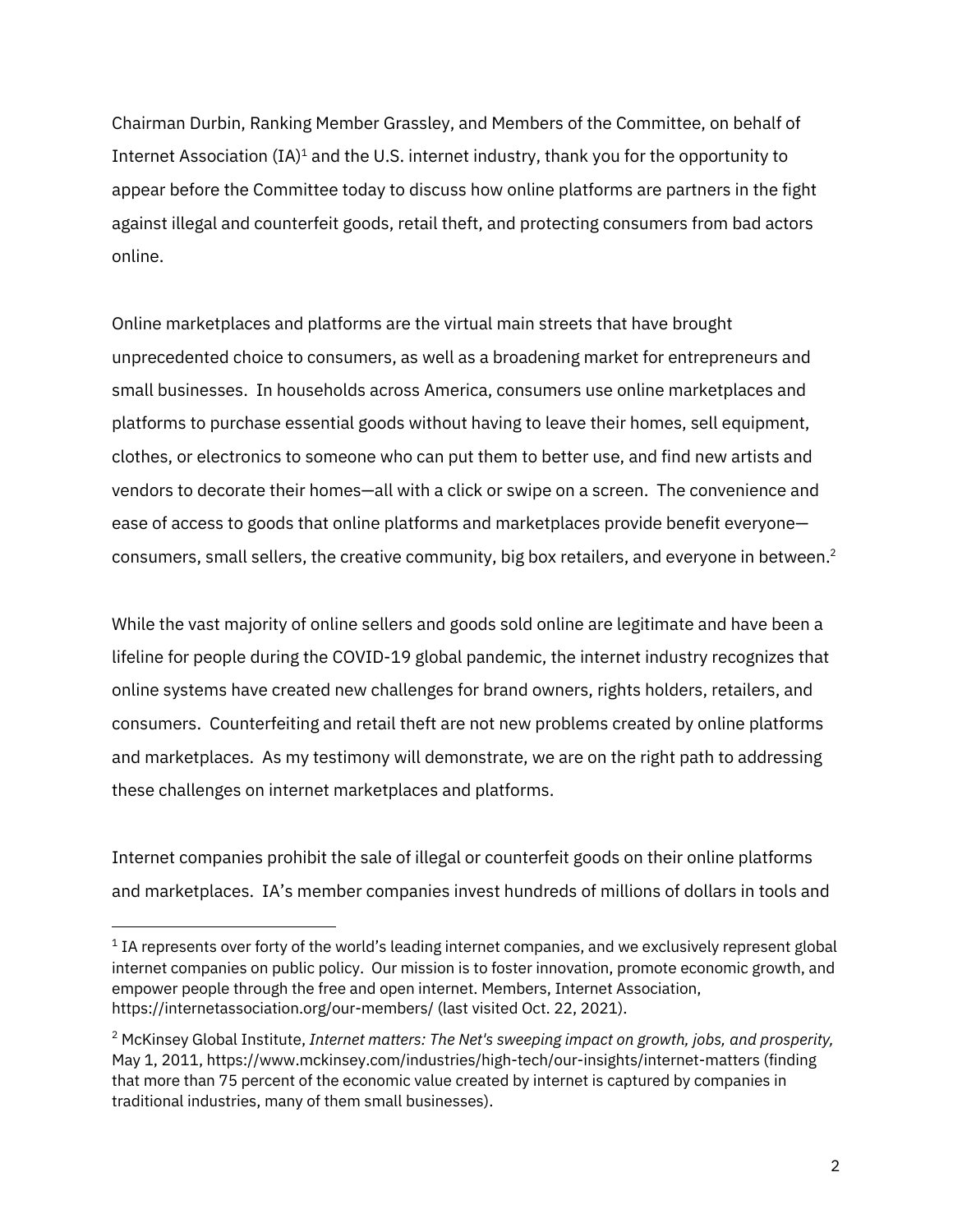deploy thousands of team members to implement clear policies and offer counterfeit reporting and prevention tools. For example, online platforms and marketplaces vet sellers upfront through direct and indirect means and use advanced tools, like image detection and machine learning, as well as reports from brand owners, rights holders, and consumers to continuously monitor for any issues. Internet companies' partnerships with brand owners and rights holders are critical because they are in the best position to identify counterfeit goods. When internet companies find sellers, listings, or products that violate their terms of service, they do not put them on or they will take them off their platforms and marketplaces.

Beyond these efforts, IA and its member companies support the Chairman and Committee members' goals of further minimizing the availability of counterfeit and other illegal goods online. Based on our member companies' experience, IA encourages the Committee to consider two aspects when taking legislative actions that affect marketplaces and platforms, sellers, and consumers.

First, a national framework that clearly preempts a patchwork of state or local laws would ensure that Americans continue to receive a consistent internet experience nationwide. While states have an important law enforcement role to play in protecting consumers and stopping retail theft, federal law should be the sole source of regulation for internet companies that operate across state lines. Further, a nationwide framework will minimize compliance burdens and provide a consistent experience for small businesses and consumers that use online platforms and marketplaces.

Second, any information collection and disclosure requirements should be careful not to impose unnecessary burdens or barriers on small businesses who rely on online marketplaces and platforms to reach a global market. For example, as many online sellers are very small, home-grown operations, requiring small sellers to disclose specific information about themselves and their businesses would discourage them from using online marketplaces and platforms, and pose privacy and security risks for everyone involved. In adopting information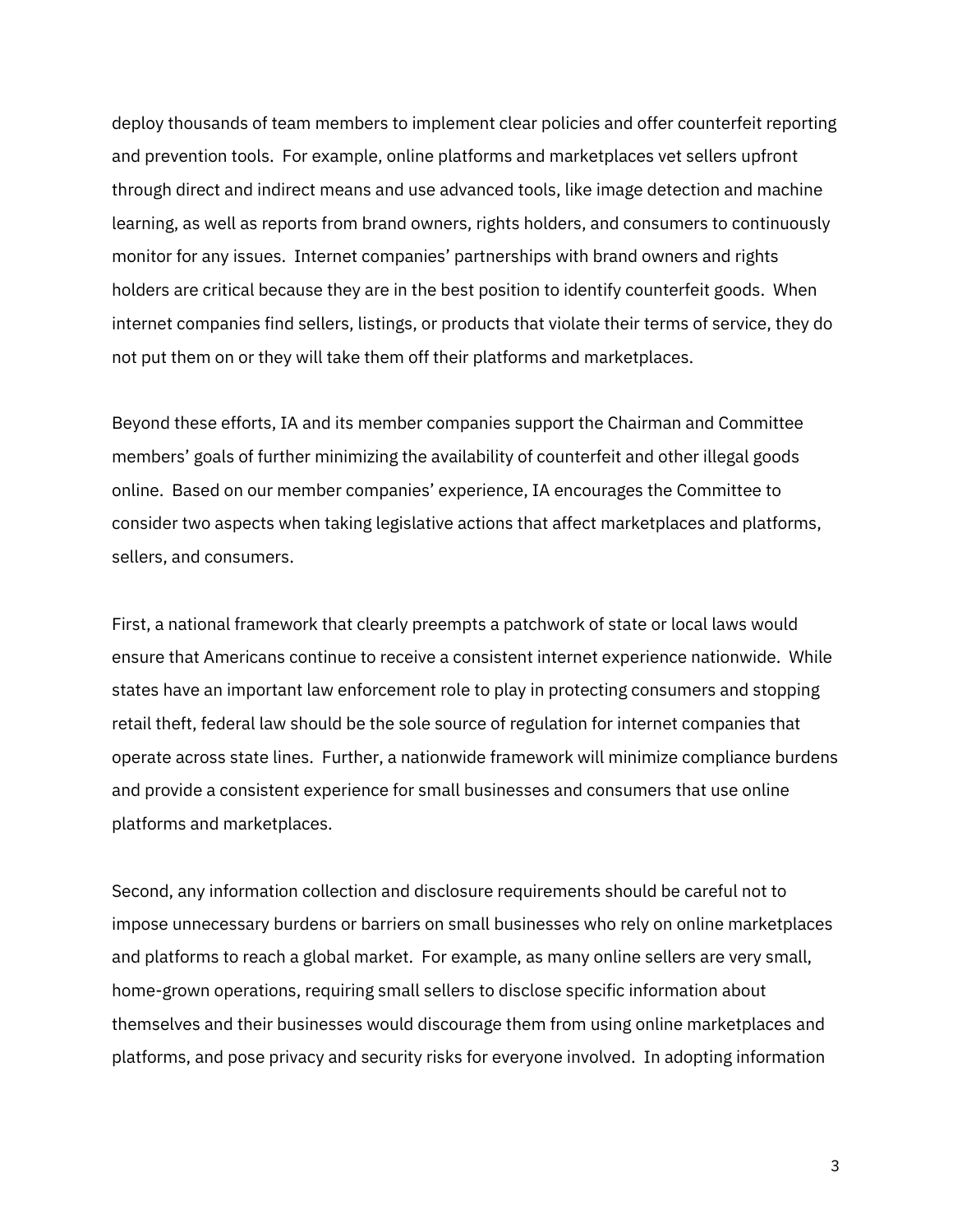collection and disclosure requirements, Congress should consider their challenges by establishing reasonable thresholds and timelines and protecting their privacy.

For these reasons, we are encouraged by the version of the INFORM Consumers Act (H.R. 5502, 117th Congress) that was recently introduced in the U.S. House of Representatives. H.R. 5502 would set national expectations about the type of information that online platforms and marketplaces should collect about high-volume sellers and disclose to consumers, while recognizing burdens and risks to small businesses. IA and our member companies hope that today's hearing can continue the discussion about clear, reasonable requirements within a national framework.

IA and its member companies are partners in the fight to protect consumers and rights holders from the threats posed by fake goods and bad actors. By striking the right balance through clear, reasonable requirements within a national framework, online platforms and marketplaces can continue to provide convenient and safe opportunities to connect online sellers and consumers.

#### **FOSTERING SAFE AND TRUSTWORTHY ONLINE PLATFORMS AND MARKETPLACES THROUGH PROACTIVE EFFORTS AND COLLABORATION.**

In the last two decades, U.S. internet platforms have become a significant driver of the U.S. economy,<sup>3</sup> including online marketplaces and platforms that have brought unprecedented choice to consumers, as well as a broadening market for entrepreneurs, small businesses, and the creative community. In 2017, an estimated 1.66 billion people worldwide purchased goods online. During the same year, global e-retail sales amounted to \$2.3 trillion, and

<sup>&</sup>lt;sup>3</sup> The internet sector contributes 10.1 percent of the U.S. GDP and 4.0 percent of jobs (non-farm employment). IA estimates the internet sector supported another over 13.1 million indirect jobs and that the sector invested over \$60 billion into the economy. Internet Association, *Measuring The U.S. Internet Sector: 2019*, Sept. 26, 2019, https://internetassociation.org/publications/measuring-usinternet-sector-2019/.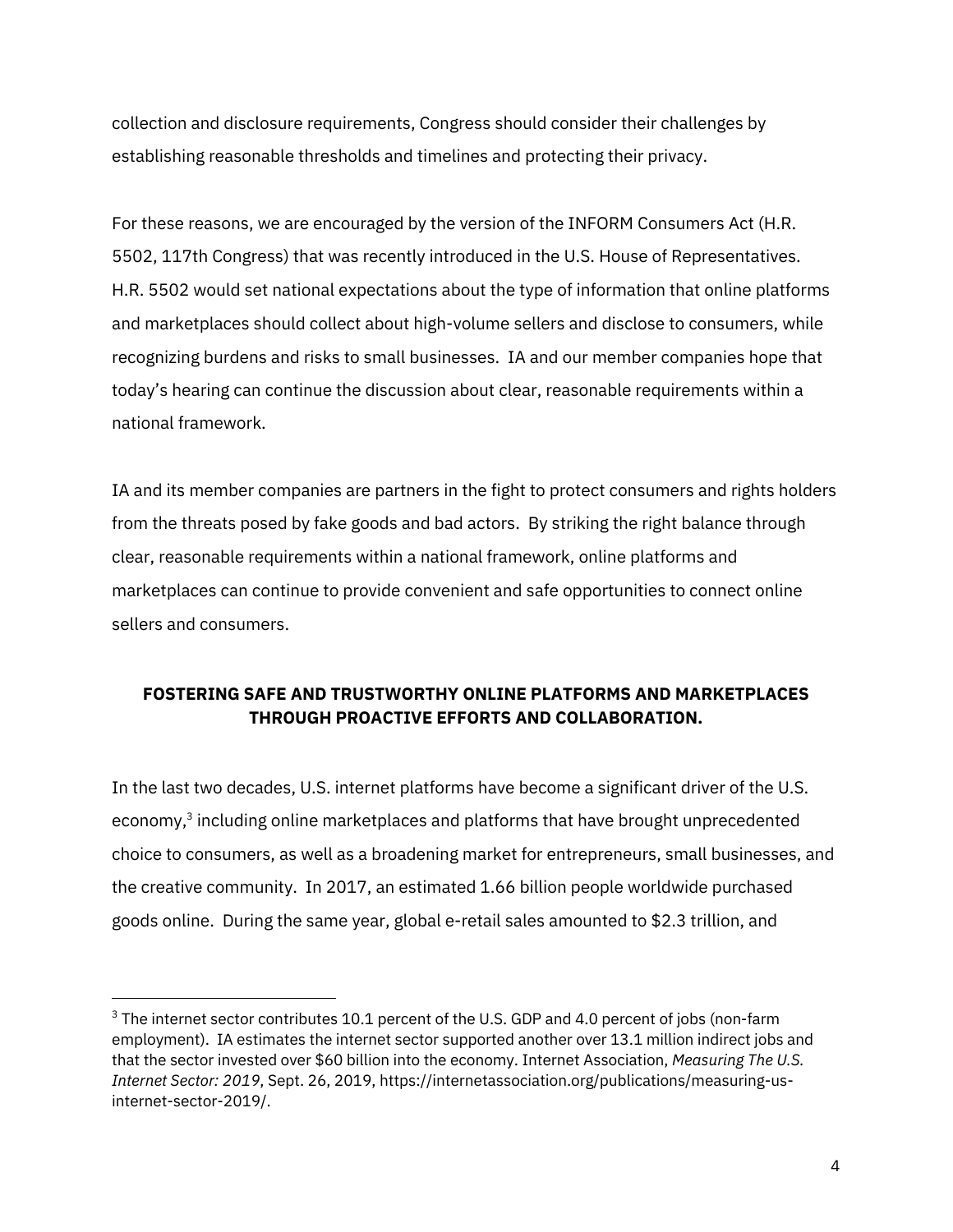projections showed a growth of up to \$4.48 trillion by 2021.<sup>4</sup> 80 percent of internet users in the United States were estimated to make at least one purchase online in 2019.<sup>5</sup>

As we all live through the COVID-19 global pandemic, online marketplaces and platforms have helped Americans meet the moment by delivering the essential and healthcare goods and products that consumers need to maintain their daily lives and keep our economy going. The pandemic has shown that online marketplaces and retailers have earned the trust of consumers and small businesses—as a record number of consumers turned to online platforms for their goods and services at the height of the pandemic.<sup>6</sup> A foundation of that trust has been removing millions of products from online marketplaces that were illegal, counterfeit or otherwise harmful. Consumers, businesses, and sellers must be able to trust the online systems they use to sell and purchase goods, and the internet industry is committed to fostering and solidifying that trust.

While the vast majority of online sellers and goods sold online are legitimate and have been a lifeline for people during the pandemic, the internet industry recognizes that online systems have created new challenges for brand owners, rights holders, retailers, and consumers. IA's member companies are addressing these challenges by investing hundreds of millions of dollars and deploying thousands of team members to implement clear policies and improve counterfeit reporting and prevention tools. Today, online platforms and marketplaces vet sellers with new tools like live-video and postcard verification, and they continue to monitor sellers using human reviewers and automated technologies, including image detection and

<sup>4</sup> Nina Angelovska, Top 5 Online Retailers: 'Electronics and Media' Is The Star of E-commerce Worldwide, Forbes (May 20, 2019), https://www.forbes.com/sites/ninaangelovska/2019/05/20/top-5 online-retailers-electronics-and-media-is-the-star-of-e-commerce-worldwide/.

<sup>5</sup> Pew Research Center, *About three-in-ten U.S. adults say they are 'almost constantly' online,* March 26, 2021, https://www.pewresearch.org/fact-tank/2019/07/25/americans-going-online-almostconstantly/.

<sup>6</sup> Keith Nealon, *How Covid-19 Changed Retail – Probably Forever*, Forbes (Jul. 22, 2021), https://www.forbes.com/sites/forbesbusinesscouncil/2021/07/22/how-covid-19-changed-retail-- probably-forever/?sh=195f7c52145c (highlighting that pandemic accelerated shift to e-commerce by about five years).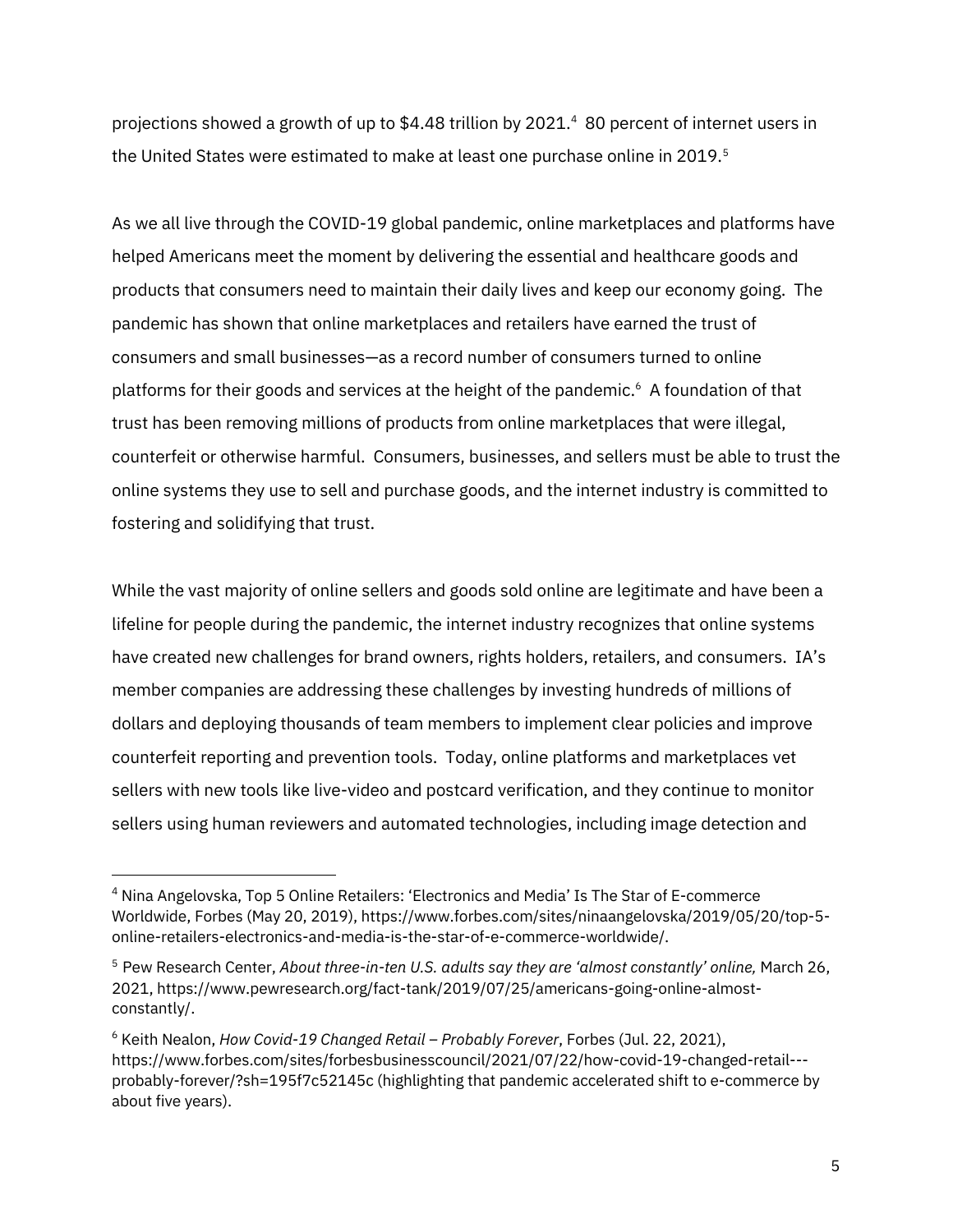machine learning. Online marketplaces and platforms also ensure that consumers can flag concerns by prominently displaying links and buttons to report items that may not comply with their terms of use.

These efforts have helped to mitigate risks to consumers and block counterfeiters. Last year, Amazon's Transparency program helped to block more than ten billion suspected bad listings from ever being published. Similarly, eBay's Verified Rights Owner program works with 40,000 individual rights holders to identify intellectual property infringement.7 Etsy has also doubled the size of its Trust & Safety team to better detect and remove prohibited items—leading to a 58 percent increase in the number of intellectual property-related take downs as compared to 2019.<sup>8</sup> More detail on these and other programs is provided in an Addendum to this testimony.

In the pandemic, the proactive and flexible efforts of online platforms and marketplaces has been essential to quickly acting against bad actors that are devising new schemes to defraud people online. These pandemic scams ranged from the offering of fraudulent COVID-19 vaccines and cures, to fake websites falsely claiming to provide customers with "pandemic essentials."9 Online platforms and marketplaces reacted quickly—sometimes removing specific products and otherwise issuing broader warnings for buyers to be aware. $<sup>1</sup>$  While</sup> scammers used the pandemic to prey on vulnerable Americans, the internet industry worked to protect the health and safety of American consumers during this unprecedented crisis.

<sup>7</sup> Verified Rights Owner Program, eBay, https://pages.ebay.com/seller-center/listing-andmarketing/verified-rights-owner-program.html (last visited Oct. 27, 2021).

<sup>8</sup> Etsy 2020 Transparency Report, https://blog.etsy.com/news/2021/etsy-releases-2020-transparencyreport/ (last visited Oct. 27, 2021).

<sup>&</sup>lt;sup>9</sup> FBI Urges Vigilance During COVID-19 Pandemic, FBI, https://www.fbi.gov/coronavirus (last visited Oct. 27, 2021); Lesley Fair, *Seven Coronavirus scams targeting your business*, FTC BUSINESS BLOG (Mar 25, 2020, 1:33 PM), https://www.ftc.gov/news-events/blogs/business-blog/2020/03/sevencoronavirus-scams-targeting-your-business.

 $1$  During one point in the pandemic, Google was blocking approximately eighteen million scam emails every day*. See* Joe Tidy, Google blocking 18m coronavirus scam emails every day, BBC News (Apr. 17, 2020), https://www.bbc.com/news/technology-52319093.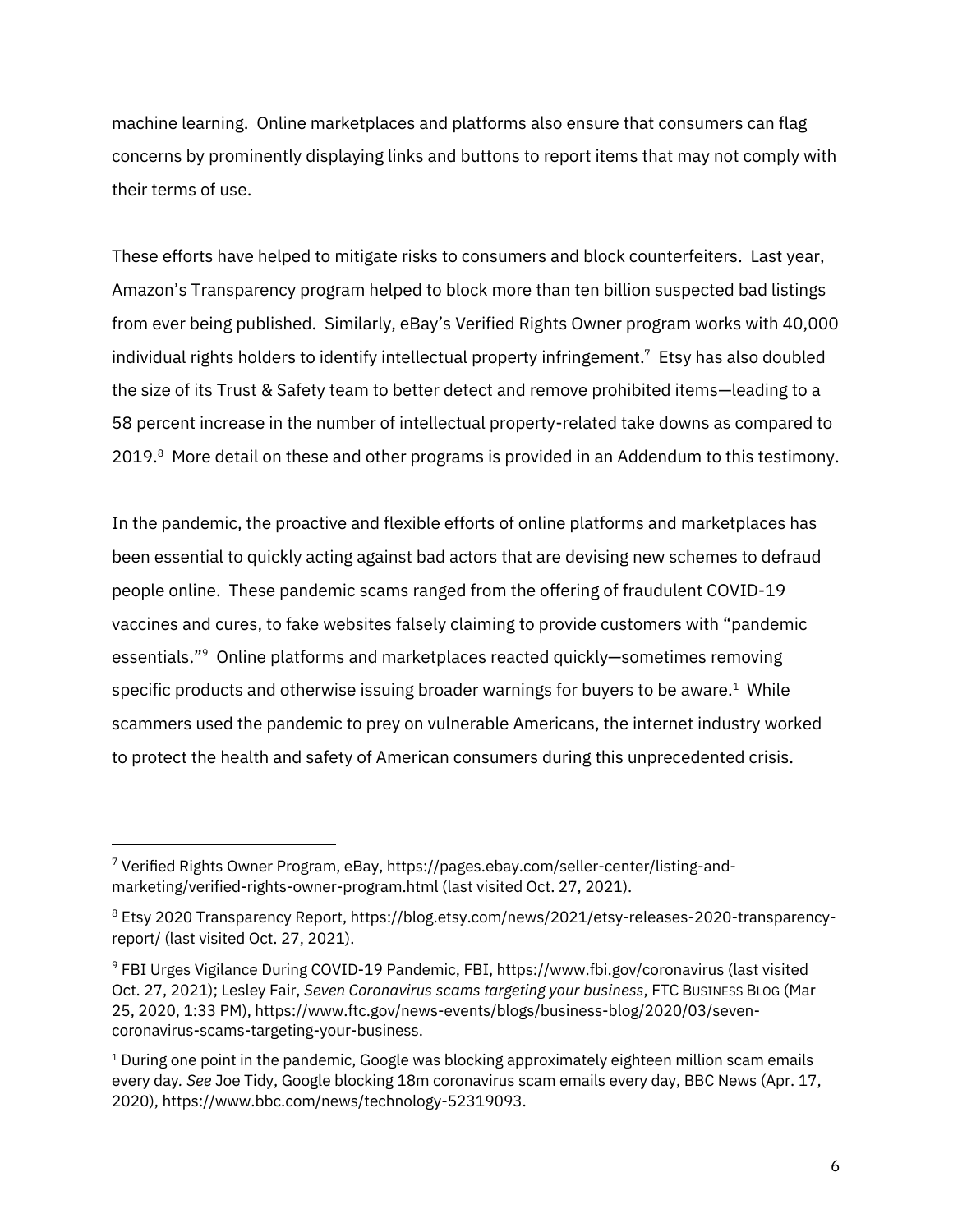Along with pursuing their own initiatives, internet companies are working to keep online platforms and marketplaces safe and trustworthy by collaborating directly with brand owners, retailers and law enforcement. IA's member companies have invested heavily in developing collaborative and productive relationships with brands across industries and around the world. Our member companies rely on these partnerships because trademark holders are in the best position to know when a good is fake, unsafe or infringes on their rights based on the quality, design and product's specifications. Notably, online platforms may never possess the counterfeit goods, and cannot examine them for signs of counterfeiting, even if they knew what to look for. Further, online platforms and marketplaces may not know whether brand owners have authorized third-party sellers. For these reasons, cooperation with brand owners is fundamental to mitigating the threats of counterfeit listings and making the online environment as safe and trustworthy as possible for businesses and consumers.

The internet industry is also committed to partnering with federal, state and local law enforcement to minimize transactions involving counterfeit goods and combat retail theft and other organized retail crime that may utilize online platforms and marketplaces. $2$  At the federal level, IA's member companies work closely with U.S. Customs and Border Protection, the National Intellectual Property Rights Center, as well as other state and federal agencies. State and local law enforcement have also set up inter-agency task forces that seek to combat the growing threat of organized retail crime. For example, Illinois Attorney General Kwame Raoul recently established the Organized Crime Retail Task Force to foster cooperation among retailers, online marketplaces, law enforcement agencies and state's attorneys dedicated to targeting organized retail crime enterprises.<sup>3</sup> These partnerships are all important, as they allow law enforcement to share information to trace thefts to their source and minimize the

<sup>2</sup> In 2019, theft, fraud, and losses from other retail theft totaled \$61.7 billion—an increase of \$50.6 billion from 2018. *See* National Retail Security Survey 2020, https://nrf.com/research/national-retailsecurity-survey-2020 (last visited Oct. 27, 2021).

<sup>3</sup> Press Release, *Attorney General Announces Public-Private Partnership Aimed at Disrupting Organized Retail Crimes*, Office of the Illinois Attorney General (Sep. 3, 2021), *available at*  https://illinoisattorneygeneral.gov/pressroom/2021\_09/20210913.html.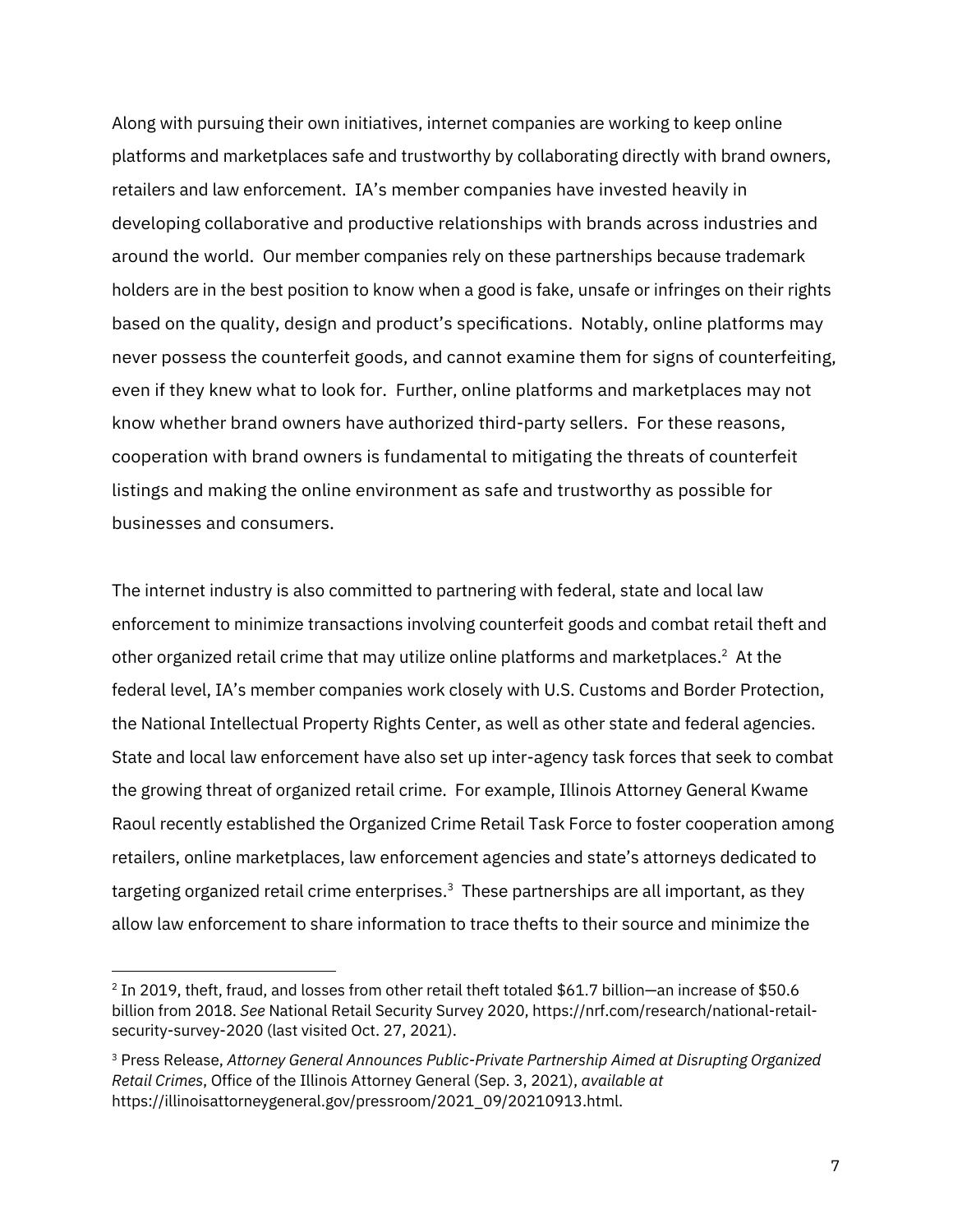threats that organized retail crimes pose to retailers, online platforms, and marketplaces and consumers.

## **THE CURRENT LEGAL REGIME APPROPRIATELY BALANCES OBLIGATIONS TO MAINTAIN SAFE ONLINE PLATFORMS AND MARKETPLACES WHILE PROTECTING RIGHTS HOLDERS.**

Beyond the proactive efforts and collaborations that the internet industry undertakes on its own initiative, existing law appropriately incentivizes online marketplaces and platforms to readily collaborate with rights holders to protect intellectual property and prevent counterfeit or infringing products from being sold online. 13. If a listing is uploaded by a third-party seller that violates intellectual property rights, such as with counterfeit products protected by a design patent, online marketplaces may not willfully turn a blind eye to this illegal activity.<sup>4</sup> In the context of content, the Digital Millennium Copyright Act (DMCA) appropriately recognizes that rights holders are in the best position to protect their property by requiring them to notify online platforms of infringing content.<sup>15</sup> Online marketplaces and platforms commonly adopt a precautionary policy of then removing the allegedly infringing content after receiving notice from the rights holder.<sup>5</sup> Importantly, there is no one-size-fits-all solution to preventing the exchange of counterfeit and illegal goods. As brand owners, rights holders, and online marketplaces and platforms are working collaboratively, any new laws should maintain the careful balance afforded by existing laws to deal with evolving challenges.

<sup>13</sup> *See Inwood Labs v. Inves Labs.,* 456 U.S. 844 (1982) (holding that liability for trademark infringement can extend beyond those who actually mislabel goods with mark of another, and recognizing that cause of action exists against intermediaries who induce others to infringe, or that have continued to supply while being aware of specific instances of infringement).

<sup>4</sup> *See Glob.-Tech Appliances, Inc. v. SEB S.A.*, 563 U.S. 754, 766–68 (2011) (holding that willful blindness does not protect against claims that person or entity induced infringement of patent).

<sup>15</sup> *See* Pub. L. No. 105-304, 112 Stat. 2860 (Oct. 28, 1998).

<sup>5</sup> *See, e.g., Verified Rights Owner Program,* eBay, https://pages.ebay.com/seller-center/listing-andmarketing/verified-rights-owner-program.html (last visited Oct. 28, 2021) (describing eBay's policy of taking down listings after receiving complaint of patent infringement).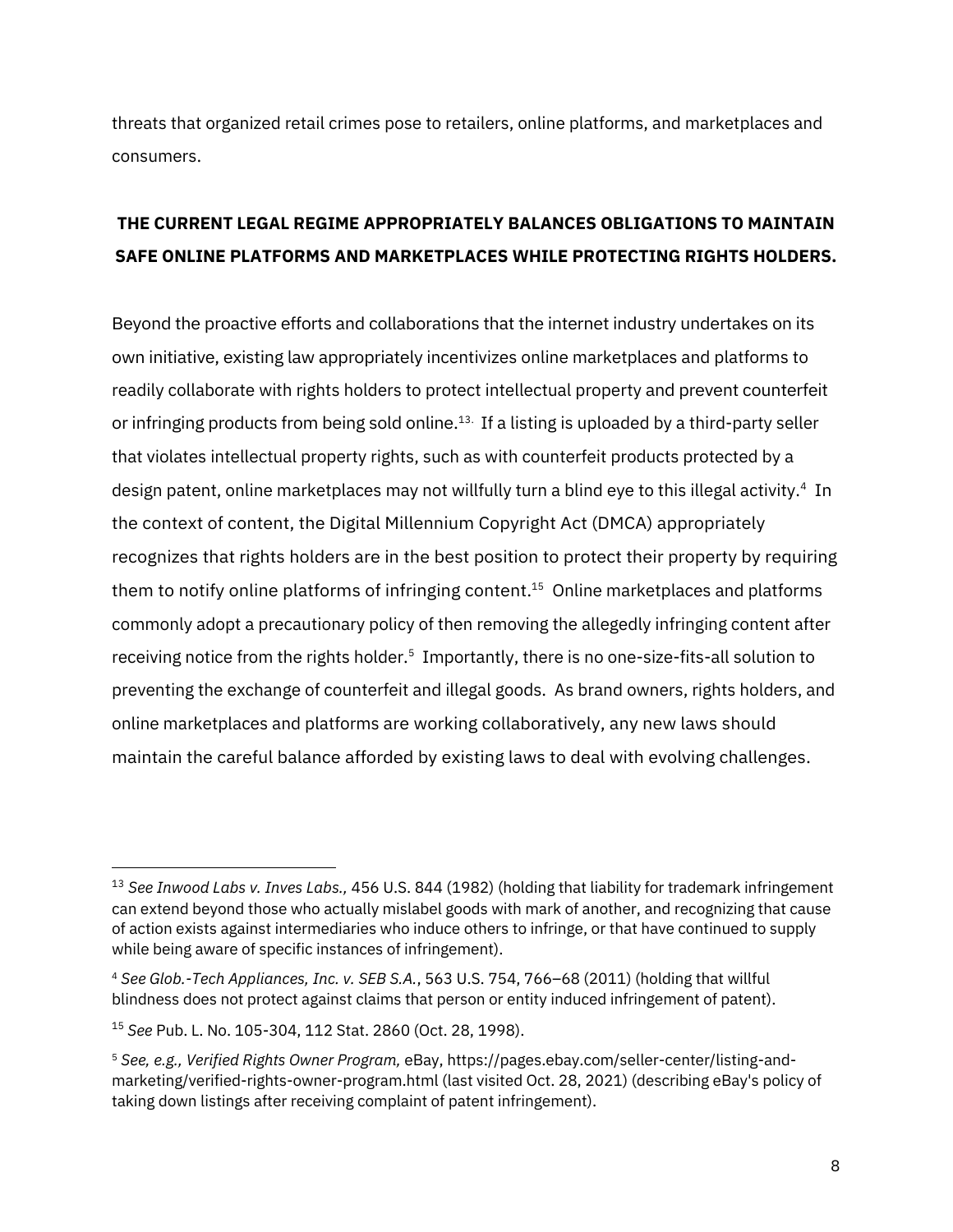# **ONLINE SELLER INFORMATION COLLECTION AND DISCLOSURE REQUIREMENTS SHOULD ESTABLISH A CLEAR, REASONABLE, AND NATIONAL FRAMEWORK.**

As previously mentioned, IA and our member companies support further minimizing the availability of counterfeit and other illegal goods online. In the pursuit of legislative action, and based on its experience, the internet industry encourages the Committee to consider: (1) the importance of a national framework, set through the preemption of state or local laws, that maintains a consistent, nationwide internet experience for sellers and consumers;19 and (2) establishing clear, reasonable thresholds and terms for the type of information collected from sellers and disclosed to consumers. While the current versions of the SHOP SAFE Act (S. 1843, 117th Congress), INFORM Consumers Act (S. 936, 117th Congress), and SANTA Act (S. 3073, 116th Congress) under consideration in the Senate could better address these issues, we are eager to work with the Committee to establish clear, reasonable requirements within a national framework.

As IA noted in testimony before a U.S. House of Representatives Subcommittee on Courts, Intellectual Property and the Internet earlier this year,<sup>17</sup> the SHOP SAFE Act could significantly burden and hinder online marketplaces and platforms by creating new legal liabilities based on broad and unworkable terms that run counter to the carefully balanced existing law. The SHOP SAFE Act would make an online platform liable for contributory trademark infringement by third-party sellers of goods that "implicate health and safety" unless the platform takes certain actions. The legislation defines goods that "implicate health and safety" as essentially anything that could cause an injury or illness if produced not in compliance with federal, state, and local law as well as industry standards. Such a broad definition could potentially cover any good available on online marketplaces and platforms and carry an expectation that online

<sup>19</sup> *See Arizona v. United States*, 567 U.S. 387, 399 (2012) ("There is no doubt that Congress may withdraw specified powers from the states by enacting a statute containing an express preemption provision").

<sup>&</sup>lt;sup>17</sup> Testimony of Jonathan Berroya Before the Subcomm, on Courts, Intellectual Property, and the Internet of the H. Comm. On the Judiciary 177th Cong (2021).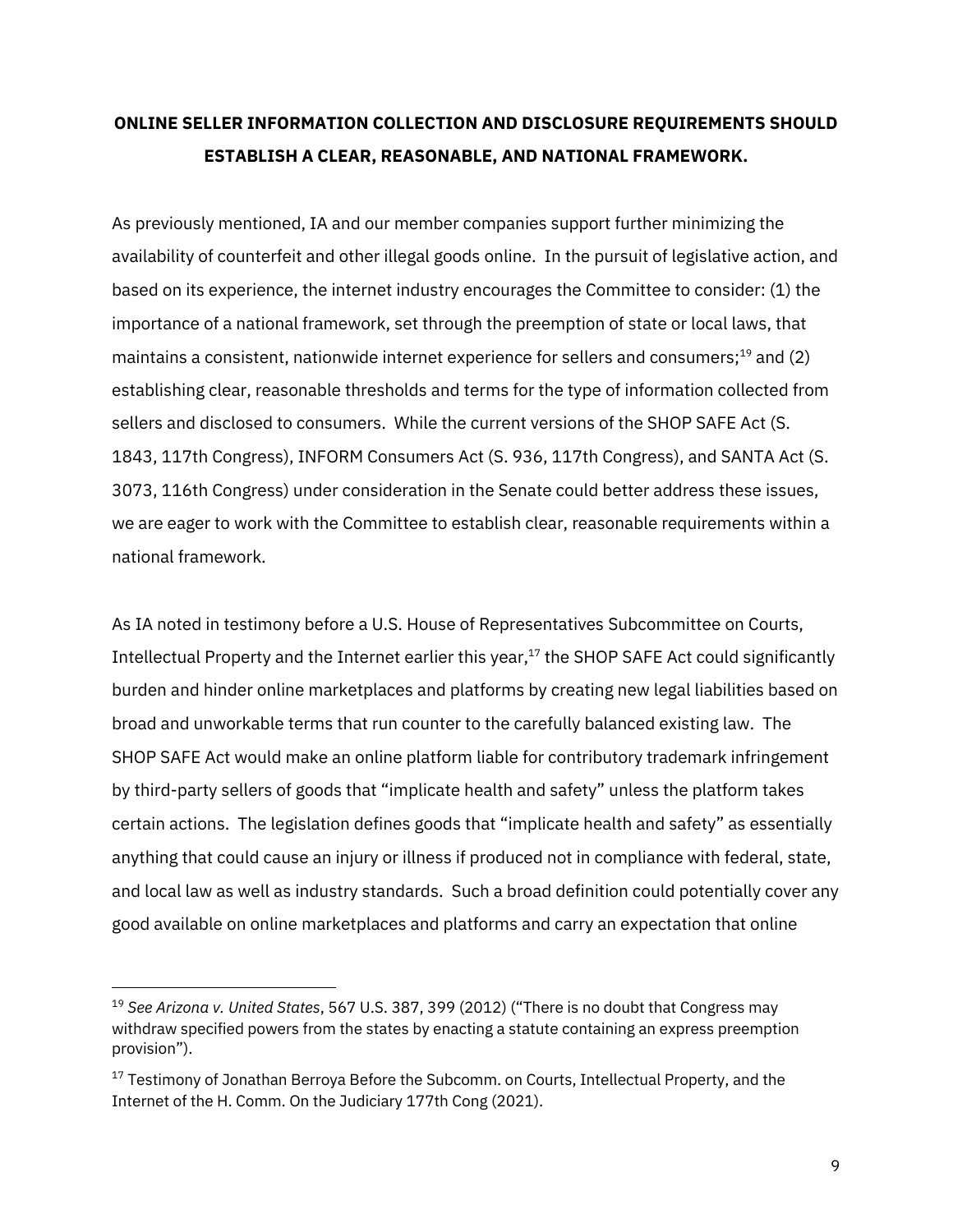marketplaces and platforms know whether goods sold were produced in compliance with all applicable law and standards, which is a threshold to avoid liability that cannot be met.

Viewed from another angle, under a constant threat of liability, the SHOP SAFE Act would require online marketplaces and platforms to use "reasonable proactive" technological tools to scan nearly every third-party listing or advertisement that includes a trademark, and to rely on such automated processes to make determinations that brand-trained experts are expected to make in every other legal context. At the same time, by threatening platforms with legal liability if they fail to take action to remove potential "false positives," the SHOP SAFE Act would incentivize over-enforcement at a potentially massive scale and risk undermining the convenient online experience that consumers expect. Further, the SHOP SAFE Act would mandate that companies impose punitive consequences on sellers and would not permit online platforms and marketplaces to afford due process to sellers who may be able to assert that their use of a trademark was valid.

The SHOP SAFE Act, the INFORM Consumers Act, and the SANTA Act would also require online marketplaces and platforms to investigate, periodically confirm, and publish information of third-party sellers to determine their veracity to sell goods. Despite exceptions in these bills, many entrepreneurs and small businesses would be forced to choose between listing personal information—like phone numbers, email addresses, and physical addresses—along with their online product listing, or avoid online marketplaces and platforms, drastically limiting their potential customer base.

Given our concerns with these bills and interest in clear, reasonable requirements within a national framework, the version of the INFORM Consumers Act that was recently introduced in the U.S. House of Representatives (H.R. 5502) is encouraging. Importantly, H.R. 5502 contains an express preemption provision—establishing a national framework to enable online platforms and marketplaces to identify bad actors and prevent them from harming consumers nationwide. As multiple states have either passed, or are considering, various INFORM

10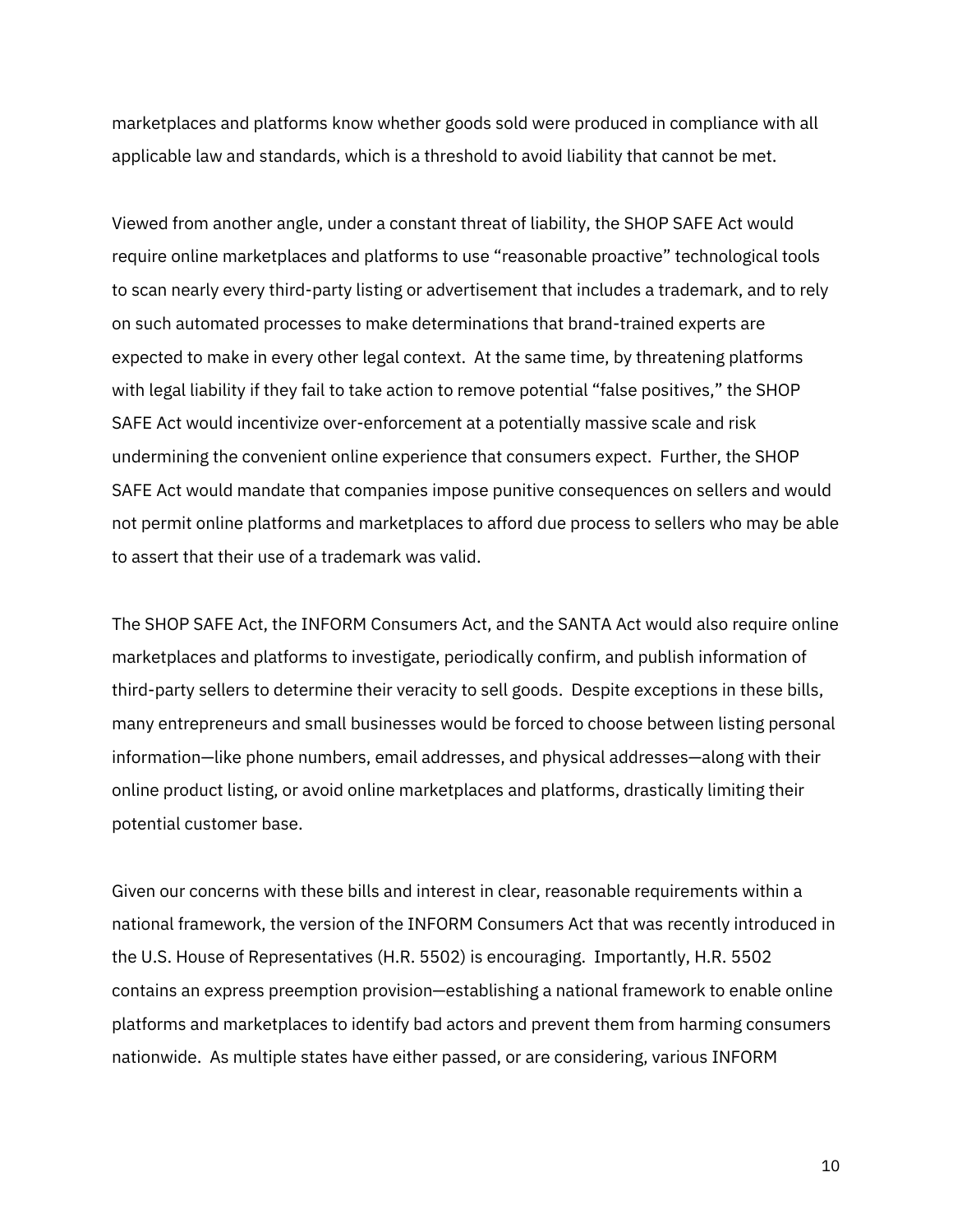Consumers Acts,18 a patchwork of state approaches would cause inefficiencies and burdens for internet companies and sellers and undermine the consistent nationwide online experiences that consumers expect. H.R. 5502 also provides online marketplaces and small businesses with greater flexibility in the disclosure requirements for high-volume third-party sellers, as well as the timeframes for verifying sellers' information. Further, H.R. 5502's thresholds, collection, and reporting terms would enable online marketplaces and sellers to effectively meet the enumerated requirements of the legislation, while protecting the information of small businesses and entrepreneurs.

**\* \* \***

IA and its member companies are partners in the fight to protect consumers and rights holders from the threats posed by counterfeit goods and bad actors. The internet industry believes that clear, reasonable requirements within a national framework would best enable online platforms and marketplaces to continue providing convenient and safe opportunities to connect online sellers and consumers.

Thank you again for the opportunity to appear today. The internet industry looks forward to further discussions with the Committee on these matters.

<sup>18</sup> Makers and Merchants Coalition, About INFORM and State Bills Page, *available at* https://makersandmerchantscoalition.com/inform-act-and-state-bills-page/ (last visited Oct. 27, 2021).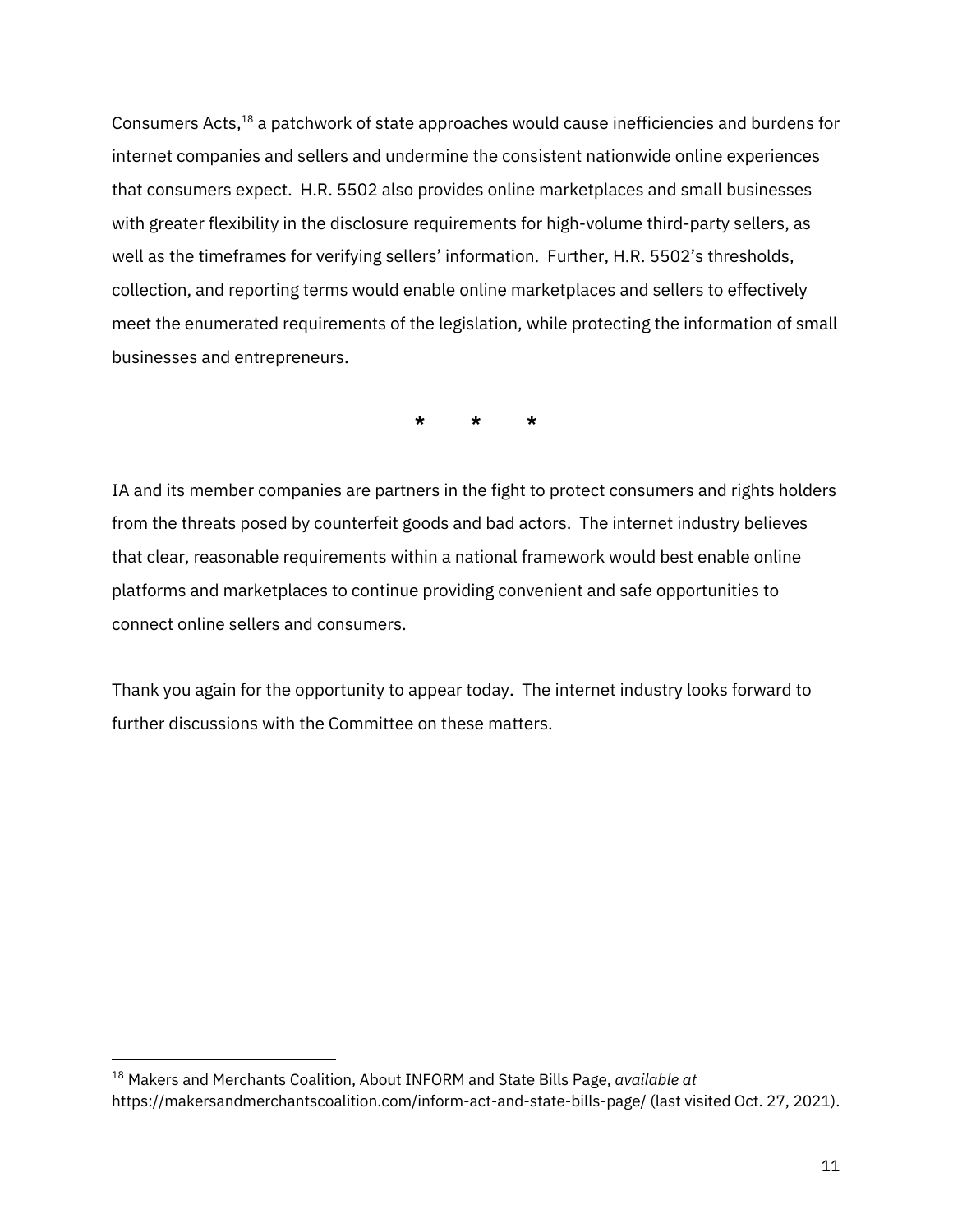#### **ADDENDUM**

IA would like to provide further details on specific actions that its member companies are taking to ensure a safe and legal online marketplace.

#### **Amazon**

Amazon strictly prohibits the sale of counterfeit products, invests heavily in prevention, and takes proactive steps to drive the number of counterfeits offered in Amazon's online stores to zero.

In 2020, Amazon blocked more than ten billion suspected bad listings before they were published in its stores. It invested over \$700 million to protect its stores from fraud and abuse, and employed more than 10,000 people for that same purpose. Previously, in 2019, Amazon's global proactive efforts successfully prevented over 2.5 million suspected bad actor accounts from offering a single product for sale in their stores, blocked over 6 billion suspected bad listings from being published, and blocked and suppressed more than 100 million suspected fake reviews. Its efforts have also ensured that 99.9 percent of all Amazon page views by customers landed on pages that have never received a valid counterfeit-related complaint from rights owners or other customers.

Amazon continuously monitors the more than 45 million pieces of feedback received from customers each week searching for any indication of an issue. Every claim of potential counterfeit is investigated thoroughly. In the rare instance where a bad actor is successful, Amazon takes action and (1) removes the allegedly infringing items, (2) permanently bans bad actors, (3) pursues legal action, and (4) works with law enforcement when appropriate.

Furthermore, in 2017, Amazon launched the Brand Registry, a free service that gives rights holders advanced tools to protect their brands. In 2020, more than 500,000 brands were enrolled in Brand Registry. On average, those enrolled brands reported 99% reduction in suspected infringements than prior to the launch of the service.<sup>6</sup>

In 2018, Amazon launched Transparency, which effectively eliminates counterfeits for enrolled products. This service relies on unit-level serialization, where brands apply a unique 2D code (similar to a QR code) to every unit they manufacture, allowing Amazon, other retailers, law enforcement, and customers to determine the authenticity of each unit of that product in the supply chain. In 2020, more than 15,000 brands were using Transparency. The service has enabled the protection of more than 500 million product units.

In 2019, Amazon announced Project Zero, a new program that empowers brands to help Amazon drive counterfeits to zero by combining Amazon's advanced technology with the sophisticated knowledge that brands have of their own intellectual property, including how

<sup>6</sup> *Amazon brand registry*, Amazon, *available at* https://brandservices.amazon.com/ (last visited Oct. 27, 2021).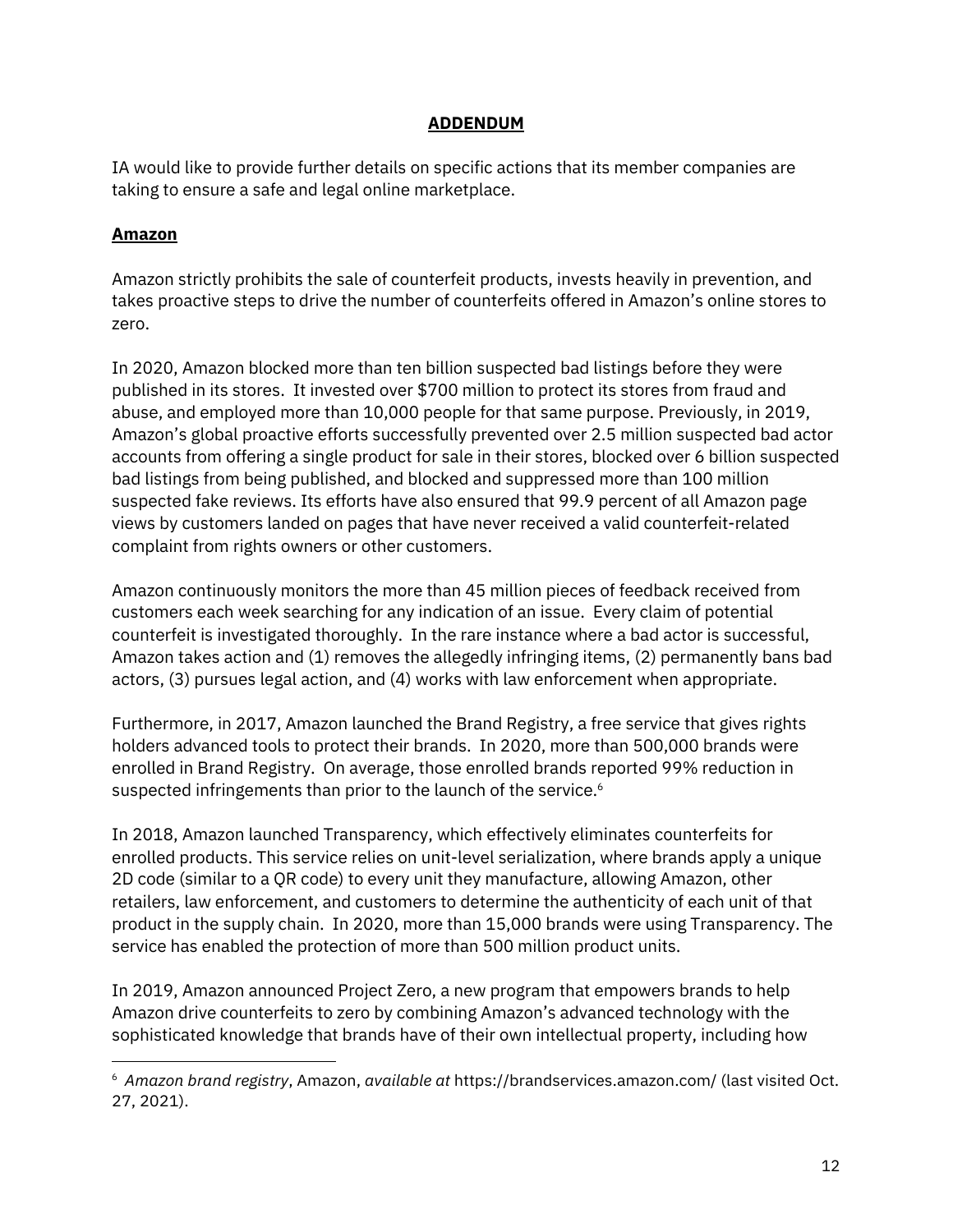best to detect counterfeits of their products. <sup>7</sup> In 2020, there were more than 18,000 brands enrolled in Project Zero. For every listing removed by a brand through the self-service counterfeit removal tool, automated protections removed more than 600 listings through scaled technology and machine learning that proactively addresses potential counterfeits and stops those listings from appearing in the store.

Other programs like IP Accelerator, the Utility Patent Neutrality Program, and the Counterfeit Crimes Unit have also recently launched to attack the issue of counterfeiting from multiple angles. In short, Amazon's policies and innovative tools help customers feel confident in their purchases on Amazon stores.

#### **eBay**

As threats against consumers and rights holders evolve, eBay continuously seeks to improve its efforts to fight against counterfeiters and bad actors.

eBay invests millions of dollars annually to fight unlawful listings, proactively deploying sophisticated technologies and investing heavily in partnerships with rights holders and governments across the globe to help protect consumers and support rights holders against bad actors.

eBay partners with more than 40,000 rights holders through its Verified Rights Owner program, allowing rights holders to quickly and easily report instances of alleged intellectual property infringement.<sup>8</sup> eBay also works closely with governments and law enforcement around the globe to help ensure the safety of consumers and protect rights holders.

In addition to those partnerships, eBay has multiple teams and tools in place focused on enforcing its policies and proactively identifying and addressing any generally suspicious or potentially harmful seller behavior. These efforts help eBay flag and remove potentially problematic sellers, including sellers of counterfeit goods, or prevent these harmful actors from obtaining an eBay account in the first place.

eBay's policies, teams, partnerships, and tools help create a global commerce platform that enables sellers, including hundreds of thousands of American entrepreneurs and small businesses, to sell their inventory, and buyers to find and purchase items, virtually anytime and anywhere.

eBay's core purpose, since its founding in 1995, is to safely connect buyers and sellers through its marketplace and help American entrepreneurs, including small and micro-businesses,

<sup>7</sup> *Amazon projectZERO*, Amazon, *available at* https://brandservices.amazon.com/projectzero (last visited Oct. 27, 2021).

<sup>8</sup> *Verified Rights Owner Program*, eBay, *available at* https://pages.ebay.com/seller-center/listing-andmarketing/verified-rights-owner-program.html (last visited Oct. 27, 2021).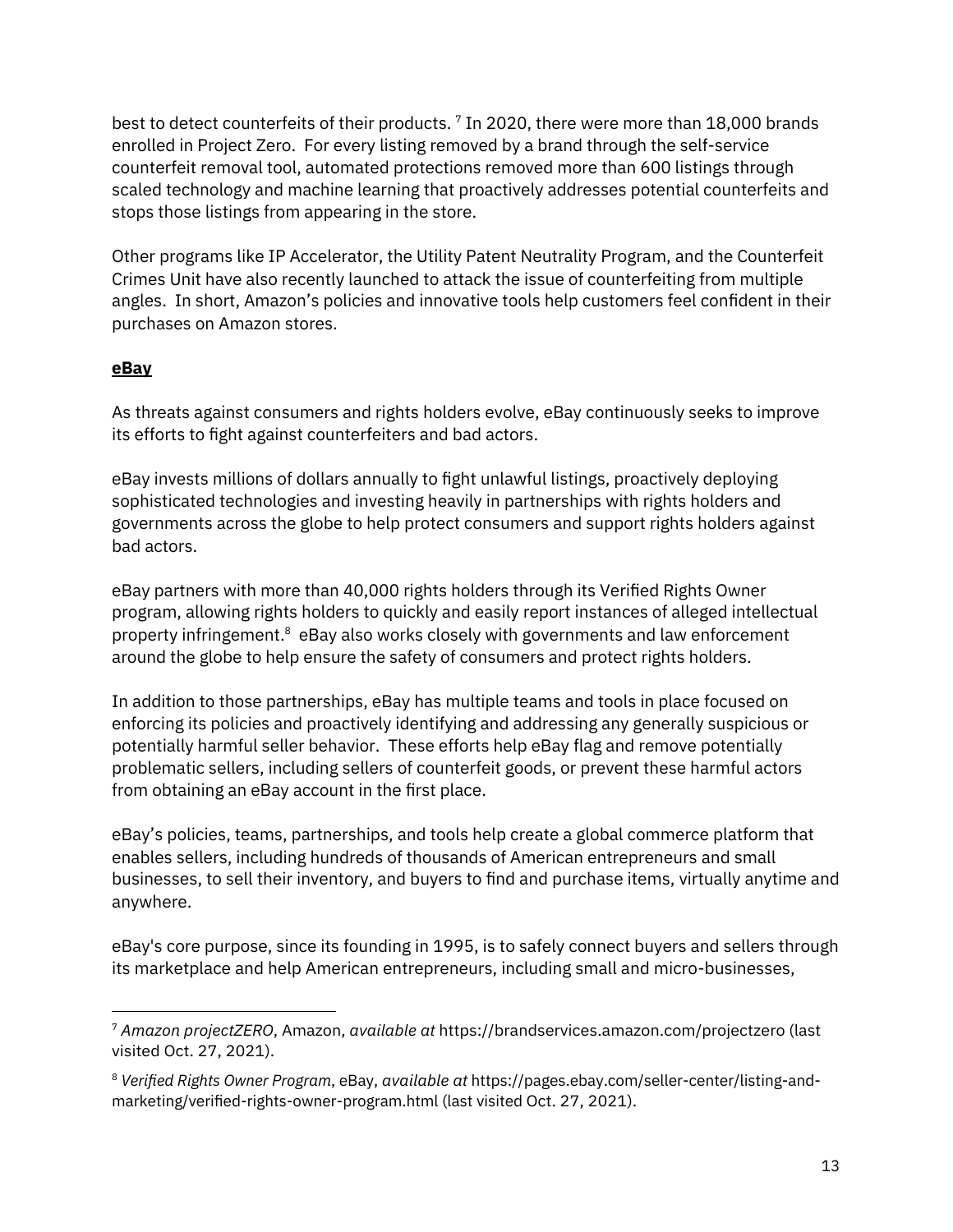reach markets around the world. eBay's commitments to consumer safety and rights owner protection are longstanding and are at the center of its corporate values.

## **Etsy**

Etsy is committed to maintaining an environment that promotes trust and safety for its vibrant community of buyers and sellers. When sellers open a shop on Etsy, they agree to Etsy's Seller Policy,<sup>9</sup> which outlines their rights as well as the platform's expectations. This includes adhering to the Prohibited Items Policy, which asks users to consider the safety of others when listing goods. Beyond Etsy's seller policies, it also seeks to reinforce appropriate product safety practices, which are reflected in its Product Safety Pledge.<sup>10</sup>

In 2020, Etsy received close to 4 million flags regarding potentially noncompliant listings, a 400% increase in flags from 2019 (breaches of its handmade policy were among the most commonly flagged violations). This increase is in large part due to the exponential growth of the marketplace last year. The vast majority of flags were generated by Etsy's internal automated systems and Esty's enforcement scaled with the marketplace. In 2020, 20 percent of shop and listings flags came from users in comparison to the 80 percent generated from Etsy's tools—a proportion that remained consistent with 2019. Overall, Etsy saw a 58 percent increase in the number of intellectual property related takedowns compared to  $2019$ .<sup>11</sup>

In addition to upholding Etsy's commitment to transparency, it has worked to scale its policy enforcement resources, allowing it to better detect and remove prohibited items. In the last two years, Etsy has nearly doubled the size of its Trust & Safety team, adding more monitoring capabilities. This includes growing its Content Moderation team by five times and adding a new Handmade & Counterfeit team dedicated to fighting counterfeits and handmade violations.

Since the beginning of last year, Etsy has significantly increased its investments in Trust & Safety technology, including building a dedicated trust and safety machine learning engineering team and exploring computer vision technology, with the goal of using powerful algorithms to drive improvements in the precision of automated risk detection. Etsy has taken steps to ensure that Etsy sellers are positioned for success by making its policies easy to

<sup>9</sup> *Etsy's Seller Policy*, Etsy, *available at* https://www.etsy.com/legal/section/sellers (last visited Oct. 27, 2021).

<sup>10</sup> Product Safety Pledge, Etsy, *available at* https://medium.com/etsy-impact/etsy-joins-euproduct-safety-pledge-46e22b608eea (last visited Oct. 27, 2021).

<sup>11</sup> Corinne Pavlovic, *Etsy Releases 2020 Transparency Report*, ETSY NEWS (May 17, 2021), *available at* https://blog.etsy.com/news/2021/etsy-releases-2020-transparency-report/ .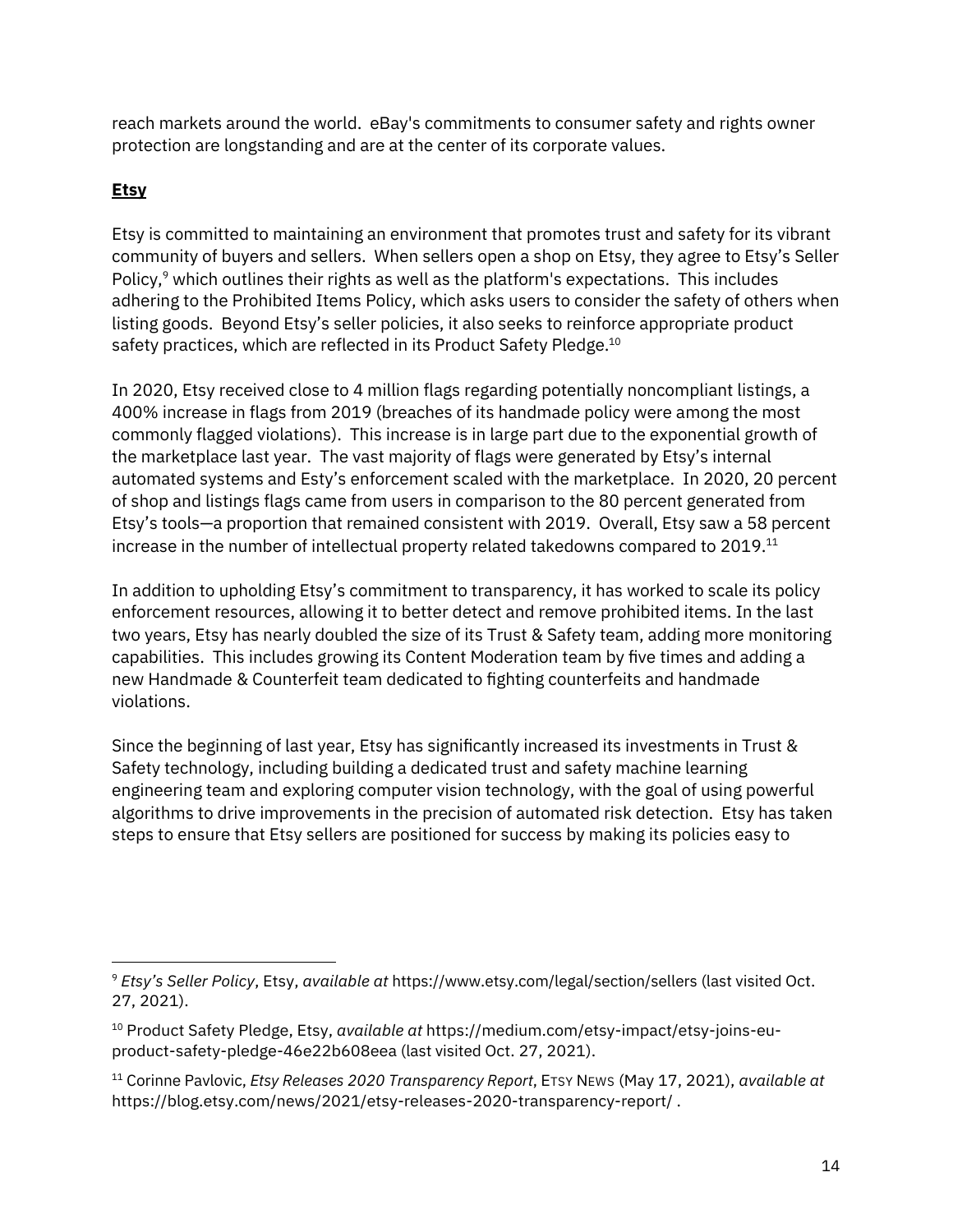understand, refining its violation notification process, and providing resources so that sellers can get help when they have questions about their compliance.<sup>12</sup>

### **Facebook**

Facebook is committed to protecting intellectual property rights and many U.S. businesses large and small—choose to use its platforms every month to reach customers and grow their business. Facebook also shares the concerns of industry stakeholders that, in addition to harming user trust and safety, counterfeiting harms the economic interests of rights holders many of whom are Facebook's business partners and use its services to reach their audiences.

Facebook believes robust anti-counterfeiting enforcement is important for all stakeholders, which is why Facebook prioritizes the fostering of an online community that encourages the sharing of lawful content. Consequently, Facebook among other things, implements extensive measures and is transparent regarding the steps it takes to protect the intellectual property rights of others.<sup>13</sup>

As part of its IP protection program, Facebook has established dedicated channels for rights holders to report infringing content, including a specific counterfeit channel.<sup>14</sup> Reports of alleged infringement are handled by a global IP Operations team that provides around-theclock multilingual coverage, promptly removing reported content—often within minutes.

Facebook's Brand Rights Protection goes further, offering enrolled rights holders a streamlined interface to easily identify and report infringing content. Built based on rights holder feedback, the tool provides the ability to search text and images and to report counterfeit, trademark, or copyright infringement in ads on Facebook or Instagram, Shops content, Instagram posts with product tags, Marketplace posts, and group sale posts.15

Facebook also maintains comprehensive repeat infringer policies to disable profiles, pages, and groups on Facebook, along with accounts on Instagram, where appropriate.

<sup>12</sup> Corinne Pavlovic, *Our Commitment to the Trust and Safety of the Etsy Marketplace*, ETSY NEWS (Apr. 29, 2021), *available at* https://blog.etsy.com/news/2021/our-commitment-to-the-trust-and-safetyof-the-etsy-marketplace/.

<sup>13</sup> For more information, *see Protect Your Intellectual Property, available at* https://www.facebook.com/business/learn/lessons/protect-intellectual-property-rights-manager (last visited Oct. 27, 2021) *.* 

<sup>14</sup> *CounterfeitReport Form*,Facebook,*available at* https://www.facebook.com/help/contact/counterfeitform (last visited Oct. 27, 2021);*Counterfeit Report Form*, Instagram (last visited Oct. 27, 2021).

<sup>15</sup> *About Brand Rights Protection*, Facebook, *available at* https://www.facebook.com/business/help/828925381043253?id=4533021280101097 (last visited Oct. 27, 2021).